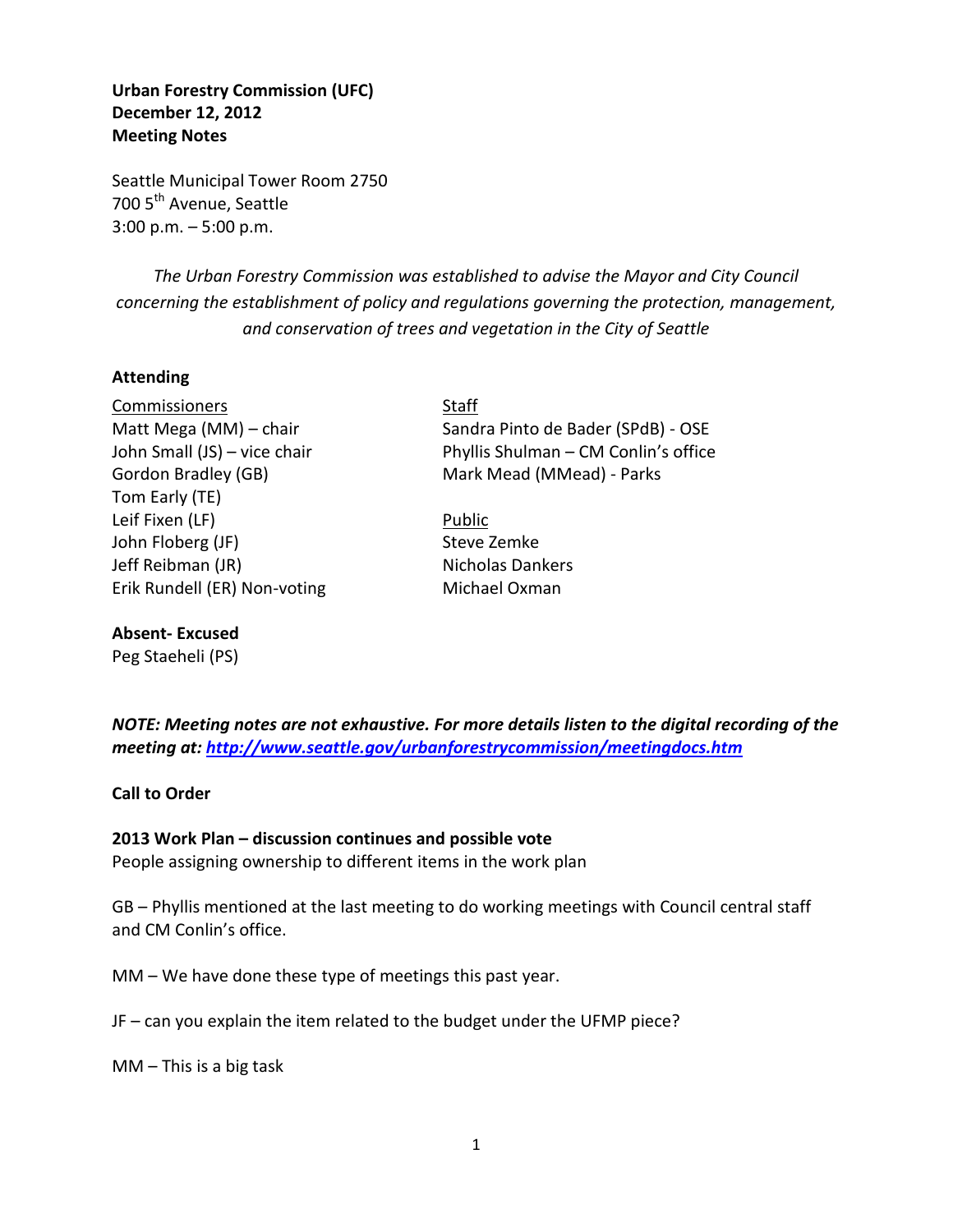SPdB – the Commission could request information on individual budgets from members of the IDT to get acquainted with the new biennial budget.

### **ACTION**: **A motion was made to approve the 2013 Work Plan as amended and as a living document. The motion was seconded and carried.**

MM – the most important thing is that Commissioners are tasked with bringing items forward

Leif- remove Parks from the item of private views.

JF – Going to Council in the morning to testify in Second and Union rezone. Would like to make a comment as a UFC member in terms of the UFMP. Spurring re-development would be a benefit providing for relief of pressure from neighborhoods doing heavier lifting on canopy. The more we can concentrate development the better for the City's ability to increase canopy cover.

## **Bell Street Park briefing – Mark Mead (Parks)**

MMead – this project has been in the works for 3 years. Ambitious plans for putting in tree protection and growth structures. There were discussions with SPU and Parks staff around potential impacts of planting trees close to water mains. To accommodate existing UG utilities UG structures wouldn't fit. Instead installed quite a bit of structural soil. One can drive over it and it doesn't compact. There is a specific aggregate size of crushed rock, compaction doesn't reduce air pockets and thus allows larger tree growth in the area. Purple Ash (60') and Locust. He proposed tulip trees but they were not accepted because they get too large. 18 locusts and 19 purple ash. Also 6 shore pine and a combination of 15 small maples in three different forms and they'll be in the planter boxes. Drawings are by block. It looks similar block to block but there are differences depending on existing conditions UG. They are trying to create a nonlinear walkway. Create this as a walking space (not jogging on linear). The big thing has to do with the addition of the structural soil. This will be an experiment to see how it works. It will be a few years before the emerald ash borer before it gets here. Trees should be mature and not as susceptible then. There is a large diversity of plantings to create both canopy for the downtown area and keep open space. Bell Street gets a lot of foot traffic late at night on weekends and people want to feel safe. Parks had to re-create as-is drawings of the existing water mains so as to be able to place trees 5 feet away.

JF – where is the dog park? At  $3^{rd}$  or  $4^{th}$ . How is that park integrated?

MMead – we talked to the dog off-leash people and keeping trees inside the off-leash area has been a struggle because dog owners don't want them.

As the neighborhood is infilled there has been more use of the dog park and drug usage has gone down. The dog park has had a lot of usage.

JF – he walked there the other night and it's well lit and well used. Quite different now.

MMead – compliments to Park's PMs, Landscape architects, architects, and engineering staff that took on the idea of installing large trees.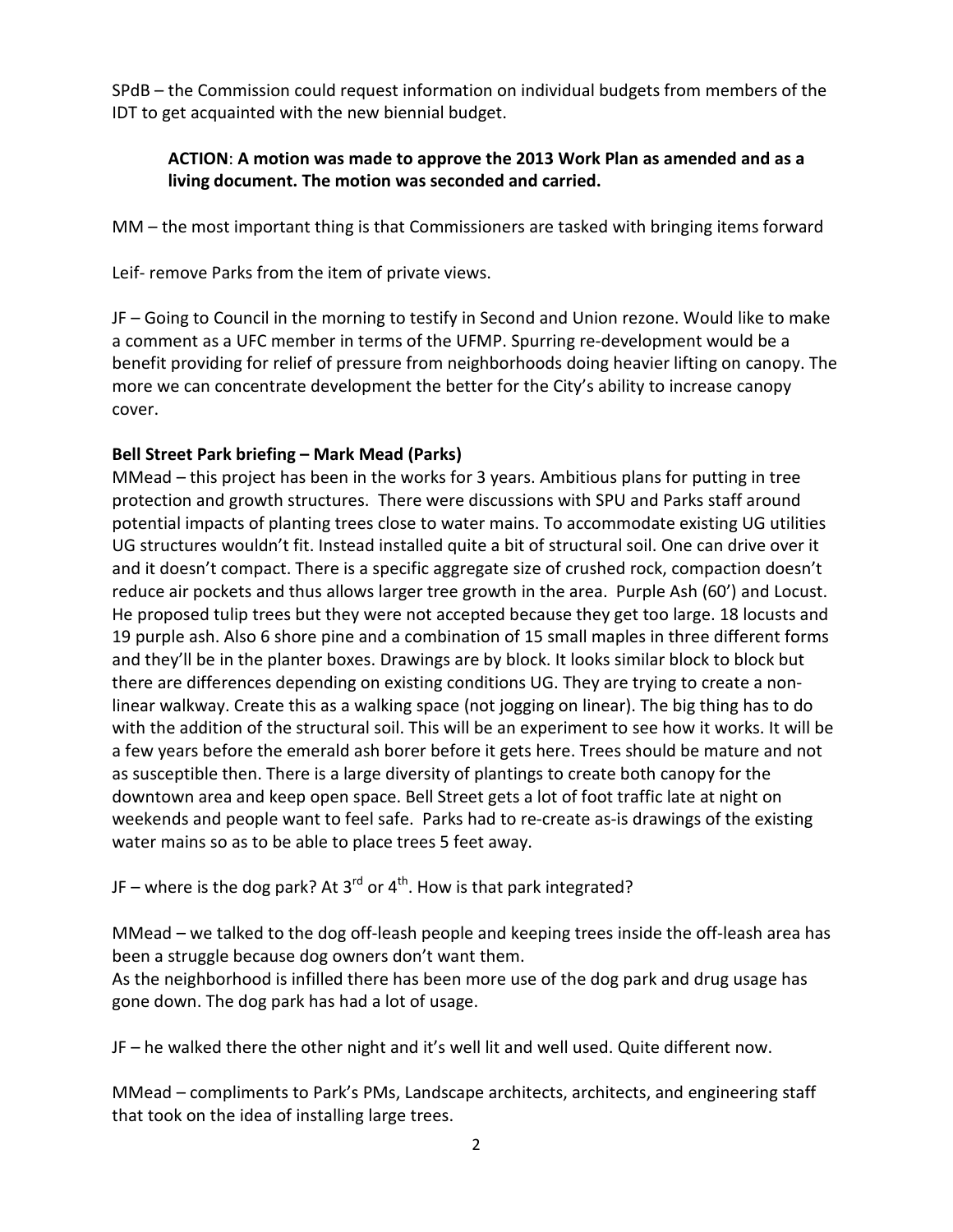JR – So Lake Union development… maybe someday those areas can be linked up.

MMead – as you walk in that corridor as it is today it's still feels confined. The new park will help.

TE – how has SPU determined the 5 feet distance?

MMead – I don't know. They believe that tree roots will go 10 feet underground. That was something that we are still discussing with them. This is a good plan. This is experimental. The structures (silva cells) would have been an increased cost. Structural soil is around 30-40% more than regular soil. To install silva cells you have to do a lot of excavation and then fill them up with structural soil. They are going 30" with structural soils. Originally they were going to install silva cells on one side of the street and structural soil on the other to mix it up and experiment. Estimate 15-20% more canopy at maturity. Existing trees were not in good condition and close to the end of their life (there were ash and columnar maple) and very close to structures and had been cut back a lot.

JF – in the future, calculating impact to canopy cover ahead of time would be good.

MMead – golden locust – looking at color and resilience. Had to compromise on type of trees going in Linden and Tulip trees were too large for the site. This space is not big enough for conifers.

TE – have the structural soils doubled the planting space?

MMead – what they were going for was to create the recommended volume of soil (10 cubic yard per inch diameter of tree at maturity) , in most cases they were only able to accomplish only 40% of the goal. They looked at the idea of tunneling, but that didn't go through the SDOT and SPU review but it was looked at.

TE – would identify the increase in soil volume and the amount that would be ideal for a mature tree and the actual tree canopy.

MMead – they did do that study. SVR did a study by tree species and types of soils.

TE – my point is that if you put in a 60' tree in less soil than it requires, then you can't count on that tree getting to 60 feel.

MMead – the idea behind the structural soil is that they provide growing place and control the amount of available resources and thus control the height of the tree. Such a large tree (60 feet) would be out of context for the site, so, if we reduce the soil content to 40% you'll have an impact on the actual height of the mature tree and be able to manage the actual tree size. Might be getting 40-45 feet trees.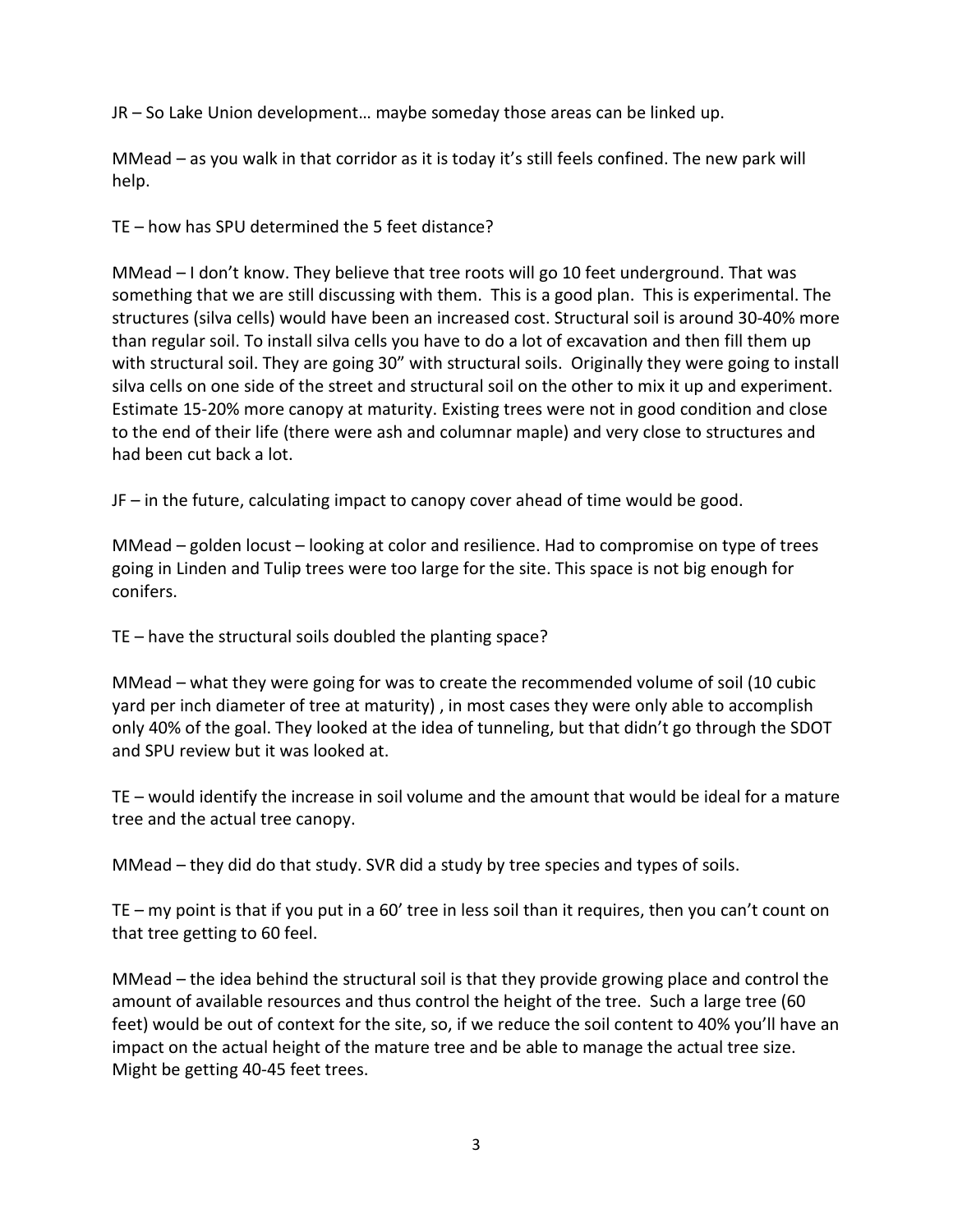LF – is there anything that, as we update the UFMP, is there anything that we can write into the plan to support this type of project?

MMead – I asked the engineers and PMs about that. The main issue was the utility specs. The value of the UFC is to support that discussion. (Sandra mentioned the item in the Action Agenda to develop a policy for decision making in cases of conflicts between trees and other infrastructure).

JF – trees are recognized as infrastructure of comparable value as other infrastructure might do the trick.

MMead – asset value of trees has been sorely undervalued.

JF – what's the next project like this?

MMead – Mapes Creek Bear Shiva – creating a cross between a landscape and a Salmon bearing riparian stream in the middle of an active park. Interesting project because it's right next to a wetland. Looking at restoring a creek that has been contained for 60 years. How to bring back Salmon and introduce trees. Very interesting project. Another project is the Jefferson Park reservoir – worked with the cherry blossom group and will be planting more trees there. It has 250 trees in, 30% of them won't survive due to poor planting and condition they were brought in. Trying to turn it into an arboretum.

Parks Department is in a huge turnaround on how we maintain things and coming up with the true cost of maintenance is. We are talking about the additional cost (besides maintaining trees), such as leaf removal, etc.

ER – is this wholly funded through the levy?

MMead – it was a mix of levy and funding from SDOT. Parks will not be maintaining the street surface (that will be SDOT).

MM – thank you.

# **2012 Annual Report – initial conversation**

MM – haven't had an opportunity to go through this in detail. Are we missing anything?

TE – the other project we heard about was the Seawall.

JR – other projects reviewed without recommendation. In addition to recommendations issued we held meetings and reviewed on the following issues: LIST THEM (Seawall, Major Institution Overlays, Bell Street Park, etc….)

JS – the Seawall raises the piece of when should we be talking to the larger project of the waterfront.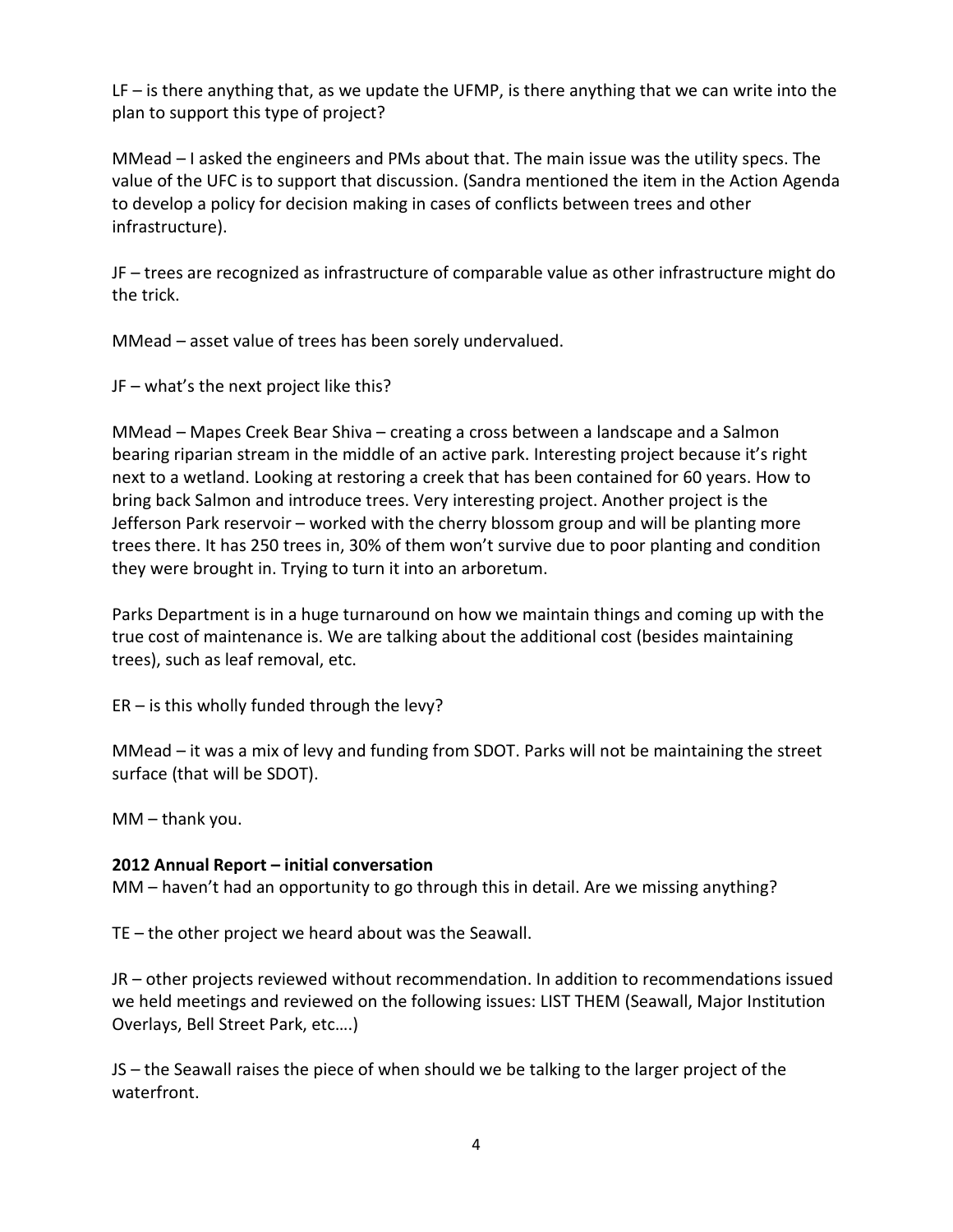TE – the Seawall is fully funded and sets the framework to what happens on the waterfront (which is not fully funded).

MM – Peg also brought the issue of when should we begin talking about tree planting for the waterfront. We as Commissioners should keep track of those issues.

Phyllis – Encourage the UFC to get involved sooner than later on the waterfront. The way they are dealing with trees is interesting and are working on design ongoingly. Their approach was more about design and aesthetic and not so much ecosystems. Contact person – PM is DPD.

GB – We had a number of presentations on i-Tree. Had the UFC been involved from the get go, they would have ask different questions.

MM – good point. We are in a good position to try and influence these types of metrics.

MM – how much is it a problem with design professionals

JF – it's a tension between aesthetics and native species

LF – the urban settings is not really a native setting.

JS – smaller meetings is better.

MM – we are at point where we need Brennon to give us another presentation on the newest draft.

JS – I would like to know what is happening with the street tree ordinance.

MM – the idea was to deal with all three pieces at a time. WE have not commented on the UFMP. Maybe a small group could get together and tackle the UFMP sooner than later. MM can be a part of it Leif and John F will participate.

MM – cancelling January 2. Agenda items for the 9.

TE – is there an opportunity to contact DPD – SANDRA TO TALK TO DPD TO SEE WHEN THE NEXT ITERATION OF THE REGS ARE READY TO PRESENT.

SANDRA TO SCHEDULE A BRIEFING FROM SEAWALL AND WATERFRONT – FOR 1/9/13

GB – Brennon talked about the different cities they looked at when developing the tree regs. Is that of interest to explore. The merits of having someone come up and talk about.

Erik – to get Sandra a contact name.